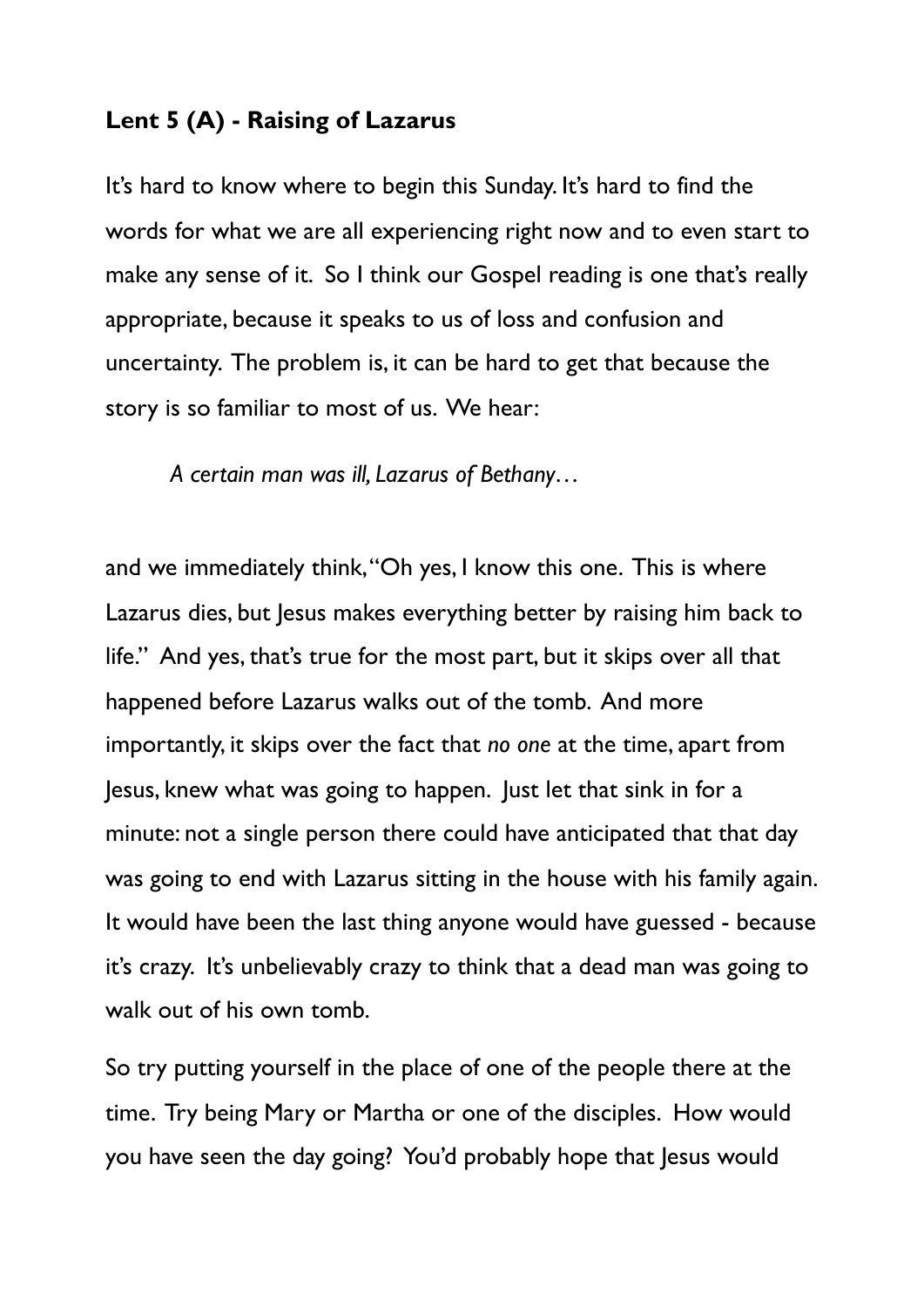make you feel a bit better. Maybe he'd say something comforting and stay for dinner and perhaps distract you a bit from the overwhelming grief. The best you would really have hoped for is to feel that you're not alone in such awful circumstances…that's probably the best any of us hope for in the midst of tragedy. But Lazarus would still be dead, and life would have to go on without him. It's just how things are. There's a predictability and a certainty to that, and it can be comforting in a strange way, because we know what to expect. There's an inevitability to how this will go: a loved one dies, we mourn the loss, we find a way to adjust to life without them. So try to imagine how disorientated, how completely thrown, everyone was by the turn that things take with Jesus there. It seems predictable at first, he is moved by how upset everyone is, he wants to visit the tomb - maybe to pay his respects, he weeps along with the other mourners.

But that's not the end of the story, because Jesus doesn't buy into the certainty that everyone takes for granted. He flips their expectations and God does this to us over and over again. He takes what seems like a hopeless situation and brings about something completely unexpected. Lazarus walks out of the tomb. In an instant, sorrow turns into joy, despair gives way to hope, Lazarus emerges from darkness into dazzling light. There must have been a very long moment where everyone stood frozen in shock, their brains desperately trying to get to grips with the fact that their whole world

 $\overline{\mathcal{L}}$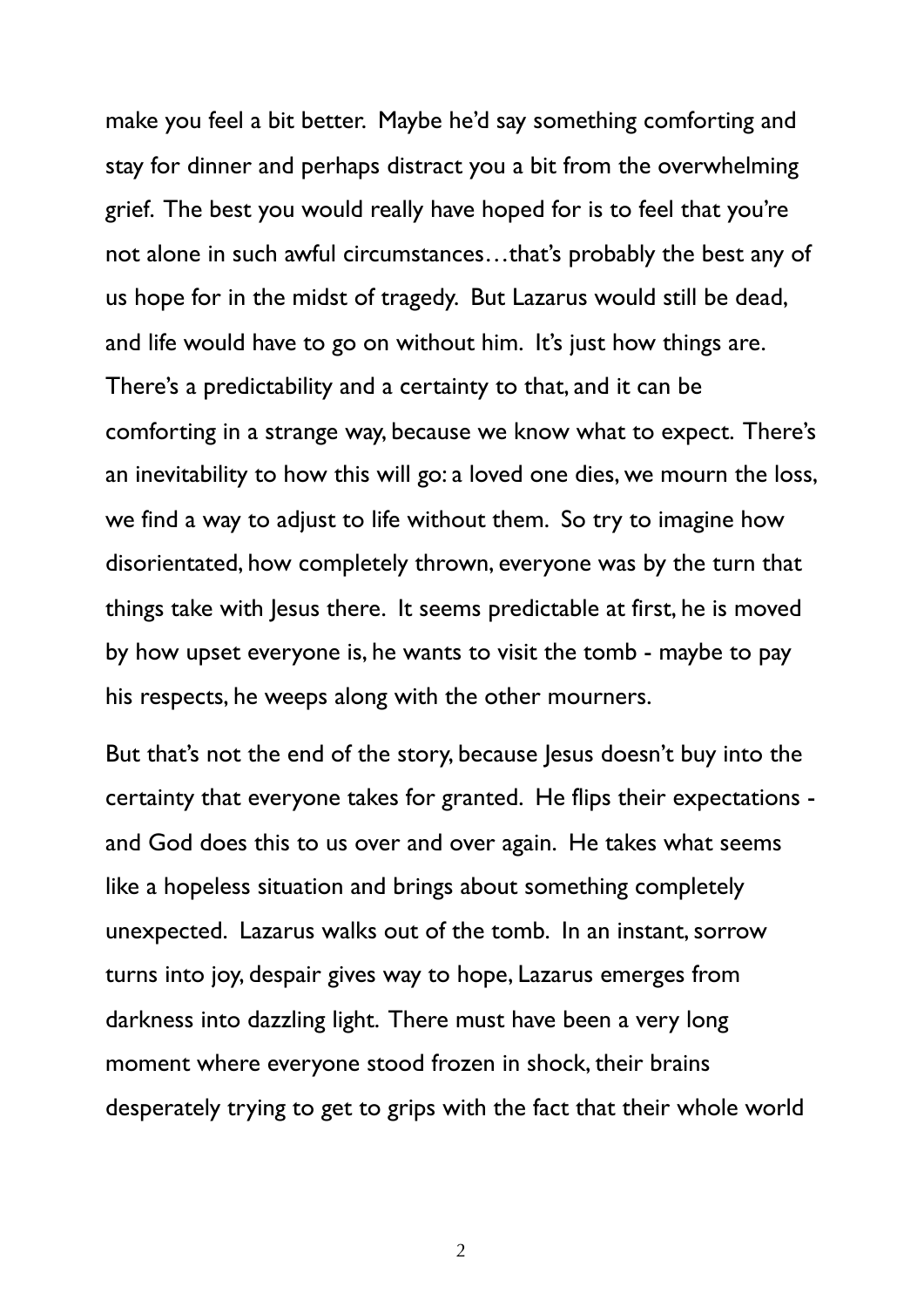had just shifted. The script has just been thrown out of the window, and no one knows what's supposed to happen next.

And I imagine that's how most of us are feeling right now. There's no script for what we're going through - we're all just having to make it up as we go along. We long for the comfort of predicability. I can't count the number of times over the last couple of weeks that I've said the phrase "When things get back to normal" when I'm reassuring a wedding couple or trying in vain to make some plans in advance. Because there's nothing "normal" about life right now: our churches are shut, our kids are cooped up at home, our conversations with neighbours are held at shouting distance. It makes sense that people are anxious, that some are still in shock, that we all want answers. But we've been told to settle in for the long haul…that this is the new "normal" for awhile. So where can we find any comfort?

Well, we can start with this story of Lazarus. When Jesus arrives at Bethany, he is met first by Martha. Listen again to their conversation:

*Martha said to Jesus, "Lord, if you had been here, my brother would not have died. But even now I know that God will give you whatever you ask of him."* 

*Jesus said to her, "Your brother will rise again." Martha said to him, "I know he will rise again in the resurrection on the last day."* 

Martha was hoping only that Jesus would have stopped the inevitable. If he'd arrived earlier, he could have healed Lazarus and prevented his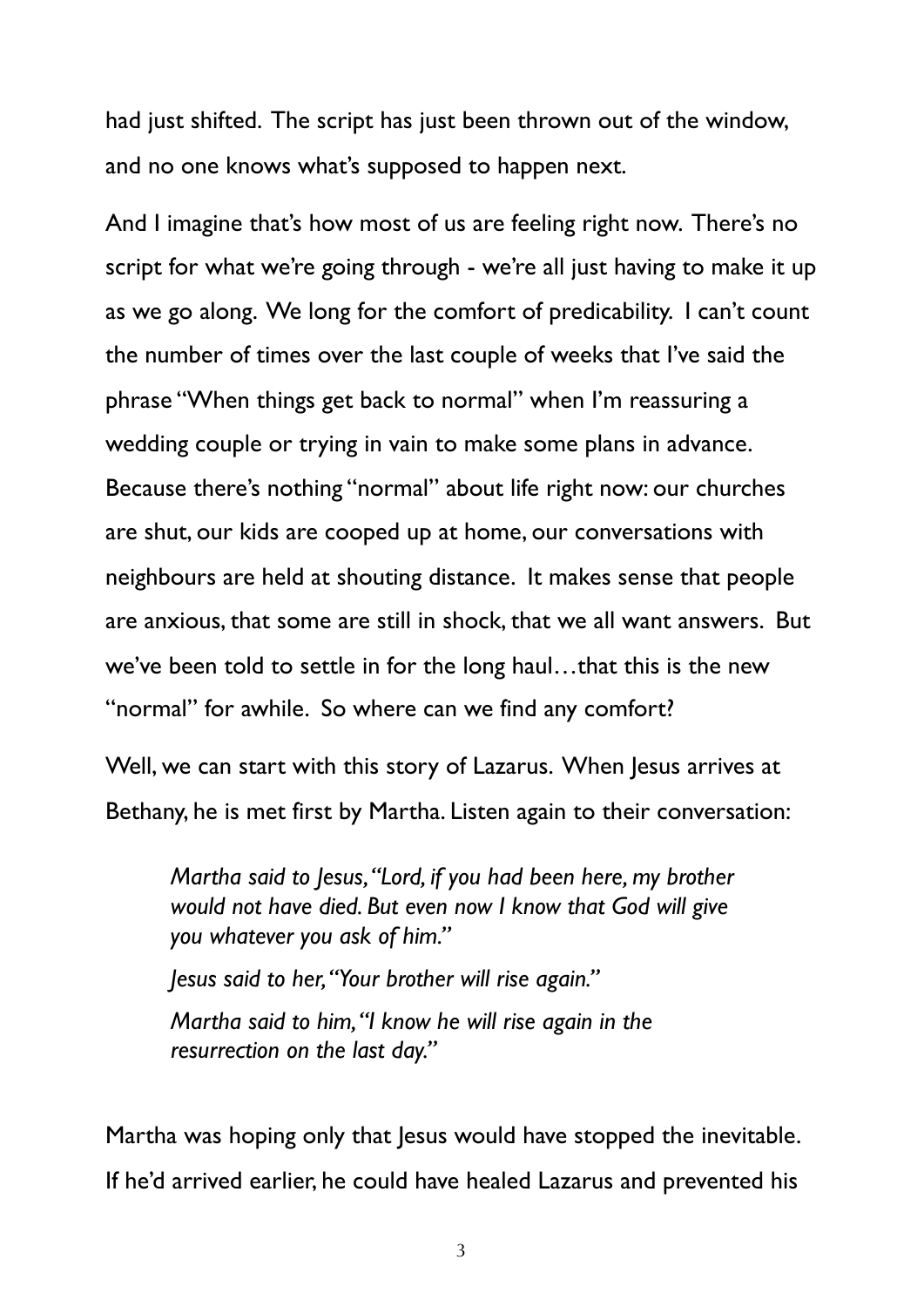death. Even though Martha confesses her belief that God will give Jesus whatever he asks for, I don't think we can read this as Martha having made the leap to believing lesus will raise her brother from the dead. Because when Jesus says that's exactly what will happen, she misunderstands him and thinks he is talking about the final resurrection that the Pharisees believed in. So Jesus tells her plainly that he's not there to stop the inevitable, he's there to completely redefine 'inevitable'.

*Jesus said to her, "I am the resurrection and the life. Those who believe in me, even though they die, will live, and everyone who lives and believes in me will never die."* 

There is a type of believer who would like to think that following Christ means having a particular kind of certainty. That all you have to do is apply the right formula of rules to follow and Bible verses to quote and you will have life all sorted out. But I think the Gospel proves to us again and again that a life of following Jesus is pretty much guaranteed to bring with it a fair amount of *un*certainty, that we're often going to be surprised by the unpredictable. But there's something more important that the Gospel tells us, too. Think about the familiar narratives where things don't turn out as people expected when Jesus appears on the scene: a dead man raised to life, a paralysed man suddenly able to walk, a respected rabbi striding into the Temple and overturning tables. Notice that every time events take an unexpected turn, that's when God is at work. The point at which

4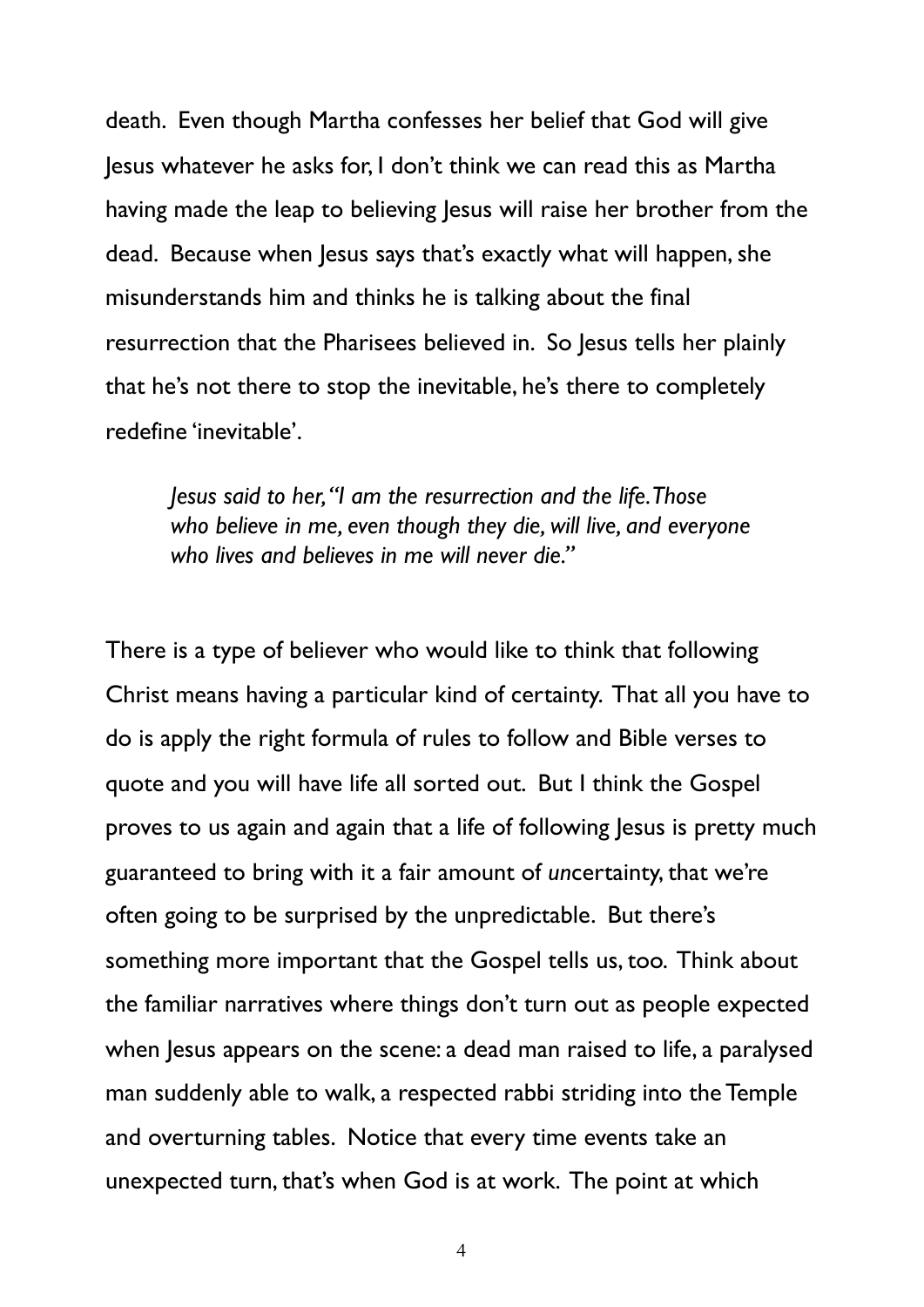Jesus' followers have absolutely no control over what's going on is the point at which God's most powerful work is done. What this is teaching us is that we shouldn't expect predictability in life. Just because we're Christians doesn't mean we've got it all figured out. What we *can* be certain of is that God is constantly working in us and through us. And when things are at their most uncertain and the script has been thrown out the window, we should be looking for where God is at work, because there is likely to be something pretty powerful going on.

And I think we can already see that in our communities. We are living through unpredictable times and there is no script for what happens next. Nobody can say exactly how long it will be before we can meet together again in person. There's a joking comment making the rounds on social media that says, "I didn't expect to be giving up *this* much for Lent", and I suspect the Church will look back on this time as the longest Lent ever. But look how we as a community have responded. Yes, we're worried and anxious and climbing the walls. But we're also taking care of each other. People are calling each other and checking in on neighbours and volunteering to run errands for complete strangers. Villages are rallying behind they're local businesses to try to keep them going through this shutdown. My Facebook feed is now full of colleagues live streaming the Daily Office from their homes and friends posting messages of scarce items they can share around. All of us are suddenly more appreciative of services we sometimes take for

5